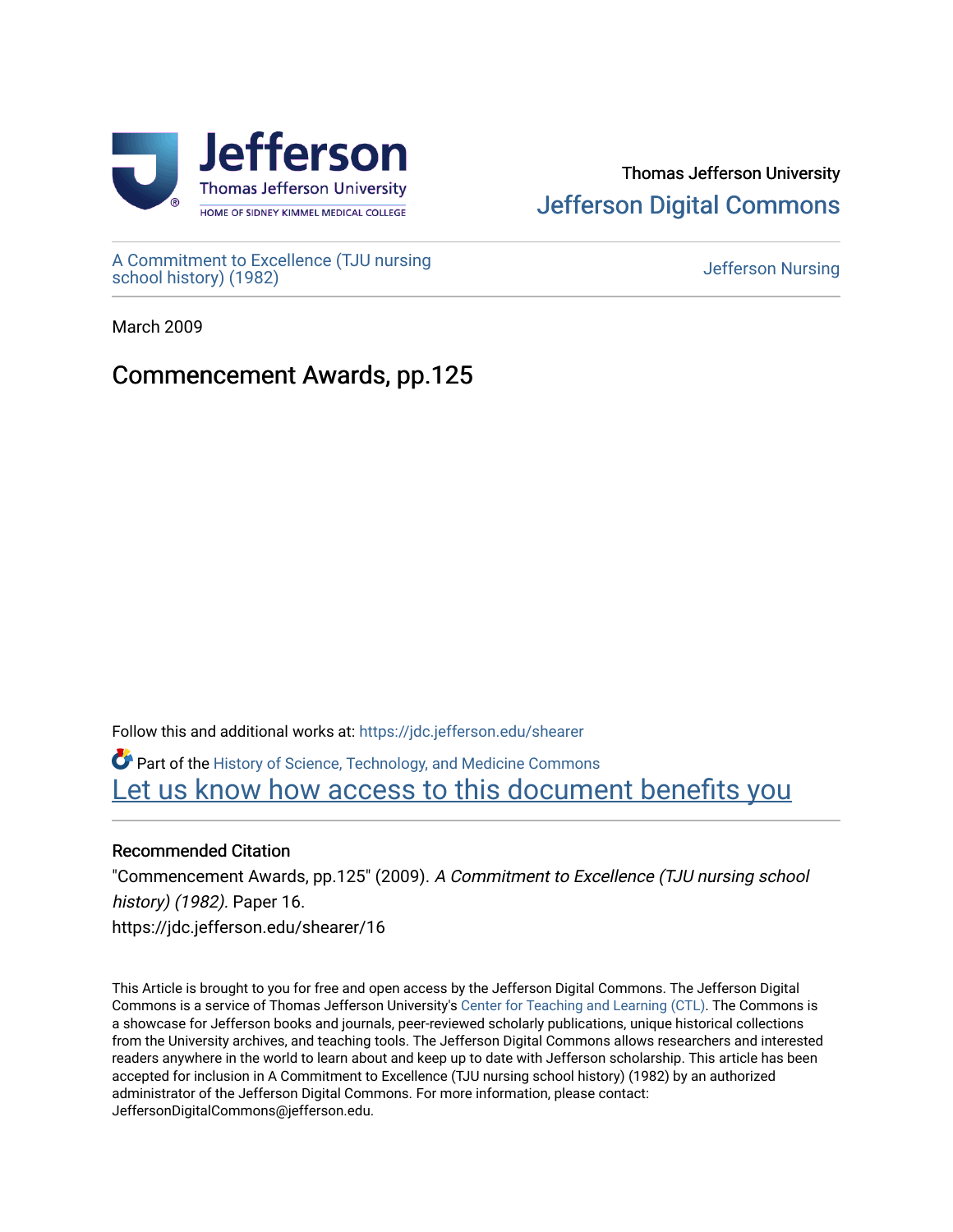### COMMENCEMENT AWARDS

#### *Nurses' Alumni Association*

The Nurses' Alumni Association Prize was awarded to the member of the graduating class who attained the highest average during the three-year course of study.

First awarded in 1932.

#### *William Potter*

The William Potter Memorial Prize was awarded annually to the member of the graduating class of the School of Nursing who demonstrated outstanding achievement during her three years.

First awarded in 1932.

Discontinued in 1981.

#### *Adaline Potter Wear*

The Adaline Potter Wear Memorial Prize was awarded annually to the member of the graduating class of the School of Nursing who demonstrated outstanding ability in the Fundamentals of Nursing.

First awarded in 1935.

#### *Women's Board*

Thomas Jefferson University Hospital Women's Board Prize was given to the nurse who demonstrated the greatest versatility and cooperation in nursing situations.

First awarded in 1941.

#### *Bessie Dobson Altemus*

The Bessie Dobson Altemus Memorial Prize was presented by School of Nursing Department (formerly Nurses' Home Commitee) of the Women's Board to the student who, throughout her program contributed the most to harmonious living in the home.

First awarded in 1948.

Discontinued in 1981.

#### *Thomas A. Shallow*

The Thomas A. Shallow Award was presented by the Nurses' Alumni Association to the member of the graduating class who had demonstrated the greatest proficiency in Surgical Nursing.

First awarded in 1956.

### *Edwin* K. *Daly*

The Edwin K. Daly Award, given by a friend in memory of Edwin K. Daly, Trustee from 1946 to 1960, to the member of the graduating class who demonstrated the most sympathetic understanding of the patients' needs.

First awarded in 1960.

Changed to Helen Auerbach Hodes in 1978.

#### *Carolyn B. Brown*

The Carolyn B. Brown Award, given in memory of Carolyn B. Brown, revered member of the Women's Board, to the member of the graduating class who demonstrated outstanding ability in administering patient care .

First awarded in 1970.

#### *Claire E. Bauer*

The Claire E. Bauer Award, given in memory of Claire E. Bauer, revered member of the School of Nursing Department of the Women's Board, to the member of the graduating class who demonstrated outstanding ability in Nursing of Children.

First awarded in 1975.

### *Phyllis Jean Courtney*

The Phyllis Jean Courtney Award, given in memory of Phyllis Jean Courtney, Class of 1948, to the member of the graduating class who demonstrated the greatest proficiency in life-support nursing.

First awarded in 1977.

#### *Helen Auerbach Hodes*

The Helen Auerbach Hodes Award, in honor of Helen Auerbach Hodes, was given to the member of the graduating class who had demonstrated the most sympathetic understanding of patients' needs.

Presented as the Edwin K. Daly Award from 1960 to 1977.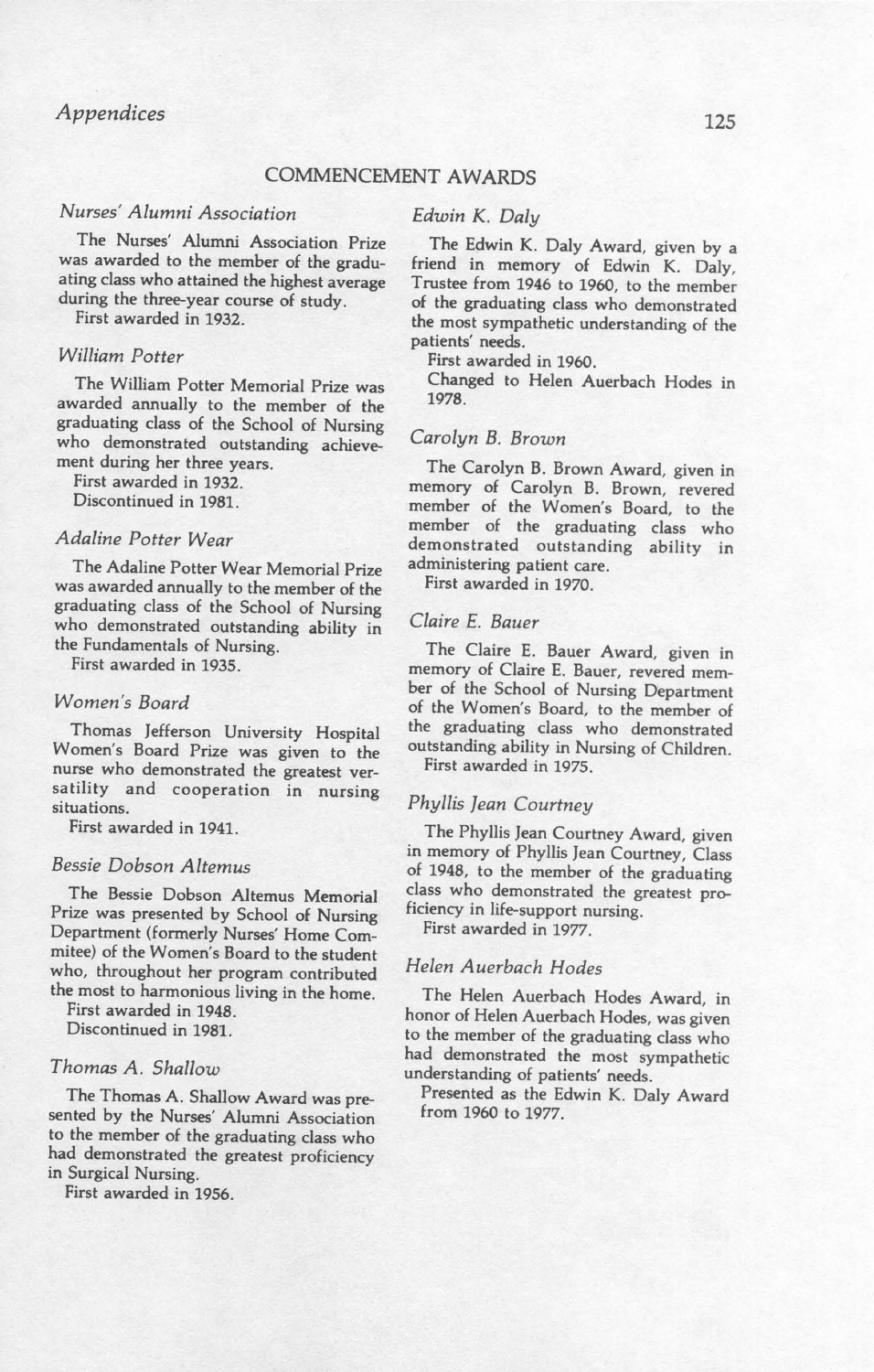### *A Commitment to Excellence*

## Nurses' Alumni William Potter Adaline Women's Bessie<br>Association William Potter Potter Wear Board Dobso

1944 Gladys Druckenmiller Anna Leffler Eleanor Finton Ruth Riggin Sarah Karo Delphine Machamer Betty Jones Shirley Koch

**AWARDS RECIPIENTS '**

**Dobson Altemus** 

| 1946 | <b>Mary Udicious</b>      | Laura Maurer            | Anna Heishman                       | Jane Handy           |                           |
|------|---------------------------|-------------------------|-------------------------------------|----------------------|---------------------------|
| 1947 | Helen Koerner             | Helen Koerner           | Mary Pavulak                        | Josephine Messa      |                           |
| 1948 | Dorothy Peterson          | <b>Betty Johns</b>      | Jean Towner                         | Ruth Bullock         | Sally Prim                |
| 1949 | <b>Ruth Sherlin</b>       | <b>Theresa Bushek</b>   | Jean Beard                          | Elsie Skvir          | Jean Beard                |
| 1950 | <b>Helen Sheriff</b>      | <b>Helen Sheriff</b>    | Marjorie Whiteleather Anna Twaddell |                      | Marie Messa               |
| 1951 | Patricia Shoemaker        | Irene Murray            | Nancy Katherman                     | Marion Ramp          | Jean Mumper               |
| 1952 | Margaret Faust            | <b>Evelyn Bohland</b>   | <b>Mary Bivans</b>                  | Marilyn Plaisted     | Dolores Pencavage         |
| 1953 | Joan Yancoski             | <b>Ruth Shonk</b>       | <b>Claire Maurer</b>                | Margaret Umbower     | Helen Rutledge            |
| 1954 | Doris Henry               | Margaret Irwin          | Marylee Stoutenburg                 | Mary Stauffer        | Marylee Stoutenburg       |
| 1955 | Norma Nace                | Claire Carissimi        | Dorothy Widney                      | Norma Nace           | Susan Watson              |
| 1956 | Marguerite Wyse           | Jean Kostrow            | Helen Wisniewski                    | Joanne Welsko        | <b>Betty Depo</b>         |
| 1957 | Mary Shinglock            | Peggy Eckhart           | Shirley Imler                       | Shirley Haught       | Barbara Shannon           |
| 1958 | <b>Geraldine Roulston</b> | <b>Darlene Stoudt</b>   | Mulveena Kovarie                    | Anna Hashem          | <b>Bernardine Tichy</b>   |
| 1959 | Nancy Knoll               | Sandra Davis            | Marie Longworth                     | Jane Hudson          | Susan Lesley              |
| 1960 | <b>Martina Mockaitis</b>  | Judith Isenhour         | Madeline Henly                      | Carol Riegel         | <b>Martina Mockaitis</b>  |
| 1961 | Rosalie Caponigro         | Mary Parrish            | Emma Mostoller                      | Gale Parman          | Barbara Greenawalt        |
| 1962 | Karen Eich                | Gudron Hansen           | Evelyn Macarevich                   | Phyllis Sutthill     | Corrine Kurzen            |
| 1963 | Geraldine Curlee          | Jean Little             | Joy David                           | Maureen Maguire      | Margaret Carr             |
| 1964 | Virginia Magee            | Barbara Lenker          | <b>Barbara Nase</b>                 | Elizabeth Reed       | Gale Mackenzie            |
| 1965 | <b>Sharon Swartz</b>      | Pauline Lupo            | Barbara Ott                         | Julia Connelly       | Margaret Fischer          |
| 1966 | Sandra Kavalunis          | Suzanne Barclay         | Christina Thompson                  | Lenora Weiner        | Judith Allen              |
| 1967 | Laurie Pollock            | Deidre Watkins          | Cathie Posey                        | Jacqueline Simons    | Ledjie Baird              |
| 1968 | Jill Reichard             | Linda Meachum           | Eileen Gannon                       | Donna Kline          | Barbara Davis             |
| 1969 | Linda Croasdale           | Diana Troutman          | Donna Preston                       | Hope Russo           | Carolyn Carey             |
| 1970 | <b>Beverly Guise</b>      | Constance Maycott       | Lynne Roat                          | Carol Evans          | Kathleen Kelly            |
| 1971 | Eileen Blum               | <b>Denise Dougherty</b> | <b>Patricia Powers</b>              | <b>Mildred Newby</b> | Mary Feeney               |
| 1972 | Cheryl Baumgartner        | Ann Mooty               | Catherine Lupinacci                 | Barbara Lerch        | Mary Dalton               |
| 1973 | Virginia Corotto          | Christina Coleman       | Ellen Jonas                         | Margaret Malone      | Kate Felix                |
| 1974 | Margaret Birch            | Patricia Mayer          | Wendy Obst                          | Cheryl James         | Patricia Jones            |
| 1975 | Mary Fitzgerald           | Barbara Scott           | Janet Moore                         | Anne Spohrer         | Carol Dougherty           |
| 1976 | Joan Caruso               | Anna Malloy             | Barbara Heintz                      | Eleanor Hansell      | Aileen Ishuin             |
| 1977 | Miriam Keiser             | Deborah Matthews        | Diane Callum                        | <b>Ruth Sheaffer</b> | Bonnie Zebrowski          |
| 1978 | Jean Goertzen             | Carolyn Bradshaw        | <b>Terry Keating</b>                | Deborah Jones        | Teresa Locke              |
| 1979 | Donna Callahan            | Mary Folcarelli         | Kathleen Mc Andrew                  | Theresa Mc Glynn     | Maureen Dietzler          |
| 1980 | Barbara Engel             | Kathleen O'Brien        | Mary Mc Gee                         | Anne O'Malley        | Katherine Martens         |
| 1981 | Patricia Matlack          | Nancy Gallagher         | Karen Budnick                       | Patricia Matlack     | <b>Award Discontinued</b> |
| 1982 | Barbara Kominsky          | Cheryl Molineaux        | Anne Howie                          | Linda Yarnall        |                           |

\* With the exception of the Altemus Prize whose recipients were selected on secret ballot by housemothers, students and faculty, all recipients were selected by the faculty based upon the criteria stipulated by the donor, e.g., highest average, greatest proficiency, etc. Records do not indicate recipients prior to 1944 though notation is made on commencement programs of presentation of prizes.